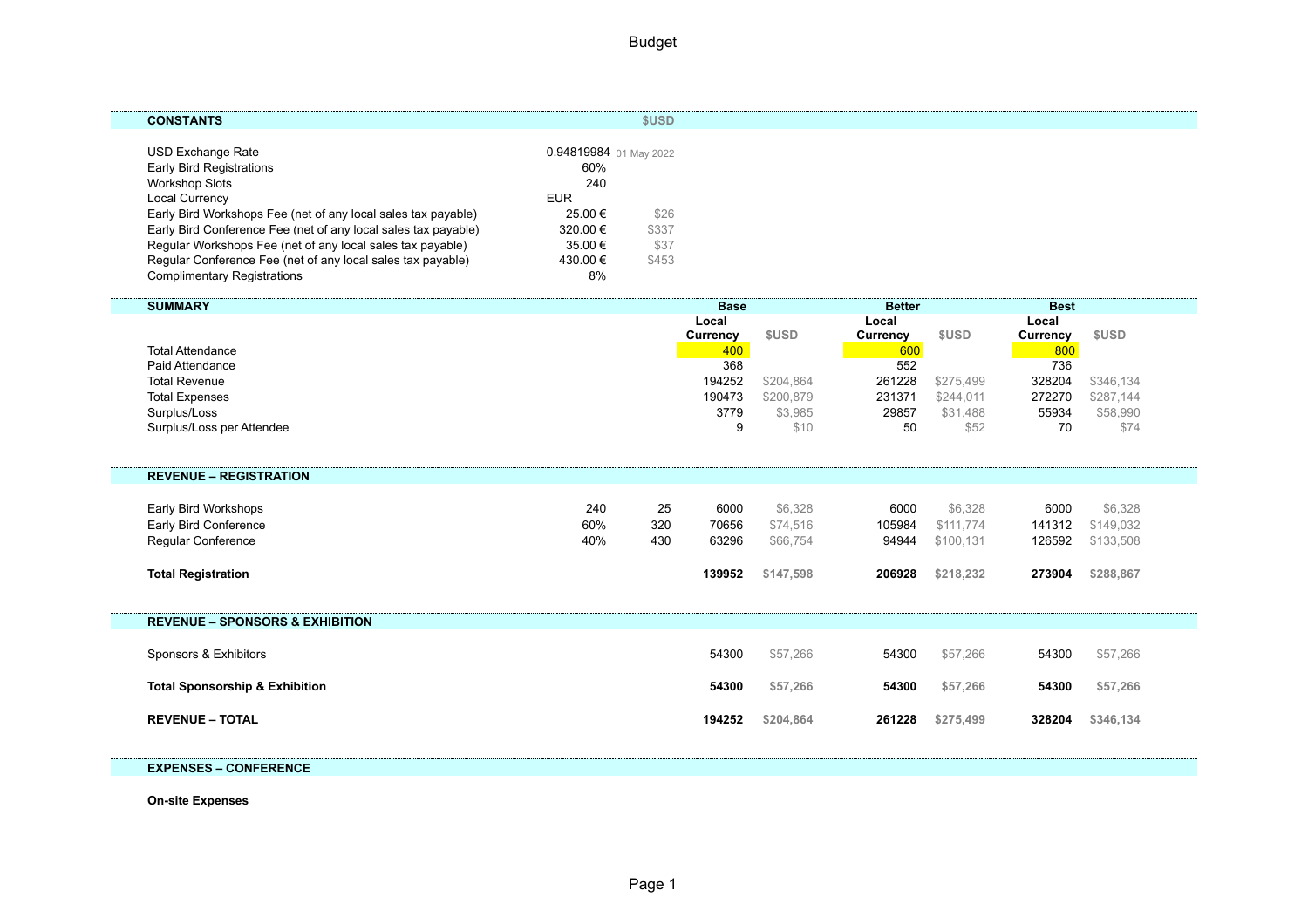## Budget

| Meeting room rental, security and housekeeping                 |      |             | 12000  | \$12,656  | 12000  | \$12,656  | 12000  | \$12,656  |
|----------------------------------------------------------------|------|-------------|--------|-----------|--------|-----------|--------|-----------|
| Workshop computers and equipment                               | 40   | 100.00      | 4000   | \$4,219   | 4000   | \$4,219   | 4000   | \$4,219   |
| Wireless Internet (for all attendees)                          |      |             | 5000   | \$5,273   | 5000   | \$5,273   | 5000   | \$5,273   |
| Volunteer appreciation                                         |      |             | 500    | \$527     | 500    | \$527     | 500    | \$527     |
| A/V (projectors, screens, audio, plenary, setup, support)      |      |             | 14000  | \$14,765  | 14000  | \$14,765  | 14000  | \$14,765  |
| Signage                                                        |      |             | 2000   | \$2,109   | 2000   | \$2,109   | 2000   | \$2,109   |
| Display services for exhibition (booths, chairs, power, tents) | 20   | 250.00      | 5000   | \$5,273   | 5000   | \$5,273   | 5000   | \$5,273   |
| Delegate swags (badges, t-shirts, mugs, tootbags)              |      | 15.00       | 6000   | \$6,328   | 9000   | \$9,492   | 12000  | \$12,656  |
| <b>Committee and Speaker Costs</b>                             |      |             |        |           |        |           |        |           |
| Invited speakers (travel, lodging, fees)                       | 2    | 2,500.00    | 5000   | \$5,273   | 5000   | \$5,273   | 5000   | \$5,273   |
| Local committee general expenses                               |      | 2,500.00    | 2500   | \$2,637   | 2500   | \$2,637   | 2500   | \$2,637   |
| <b>Travel Grant programme</b>                                  |      | 1 10,000.00 | 10000  | \$10,546  | 10000  | \$10,546  | 10000  | \$10,546  |
| <b>Marketing Expenses</b>                                      |      |             |        |           |        |           |        |           |
| Branding (Logo and other printing materials)                   |      |             | 3500   | \$3,691   | 3500   | \$3,691   | 3500   | \$3,691   |
| Conference web site                                            |      |             | 3000   | \$3,164   | 3000   | \$3,164   | 3000   | \$3,164   |
| Final Program (print)                                          |      | 12.00       | 4800   | \$5,062   | 7200   | \$7,593   | 9600   | \$10,124  |
| Internet advertising                                           |      |             | 300    | \$316     | 300    | \$316     | 300    | \$316     |
| <b>Administrative Expenses</b>                                 |      |             |        |           |        |           |        |           |
| Long distance, office supplies                                 |      |             | 500    | \$527     | 500    | \$527     | 500    | \$527     |
| Photocopier, photocopies                                       |      |             | 200    | \$211     | 200    | \$211     | 200    | \$211     |
| Bank & credit card fees (Visa & MC)                            |      | 0.6%        | 840    | \$886     | 1242   | \$1,309   | 1643   | \$1,733   |
| <b>Conference Catering Expenses</b>                            |      |             |        |           |        |           |        |           |
| Morning snacks and drinks                                      | 4    | 5.00        | 8000   | \$8,437   | 12000  | \$12,656  | 16000  | \$16,874  |
| Mid-morning drinks                                             | 3    | 3.00        | 3600   | \$3,797   | 5400   | \$5,695   | 7200   | \$7,593   |
| Lunch                                                          | 4    | 12.00       | 19200  | \$20,249  | 28800  | \$30,373  | 38400  | \$40,498  |
| Mid-afternoon drinks                                           | 3    | 3.00        | 3600   | \$3,797   | 5400   | \$5,695   | 7200   | \$7,593   |
| Evening reception snacks and drinks                            | 1    | 20.00       | 8000   | \$8,437   | 12000  | \$12,656  | 16000  | \$16,874  |
| <b>Gala Dinner</b>                                             |      |             |        |           |        |           |        |           |
| Food and Drink                                                 | 1    | 26.00       | 10400  | \$10,968  | 15600  | \$16,452  | 20800  | \$21,936  |
| <b>Total Expenses</b>                                          |      |             | 131940 | \$139,148 | 164142 | \$173,109 | 196343 | \$207,070 |
| <b>EXPENSES - OTHER</b>                                        |      |             |        |           |        |           |        |           |
| Contingency                                                    | 0.05 |             | 6597   | \$6,957   | 8207   | \$8,655   | 9817   | \$10,353  |
| <b>Total Pre-tax Expenses</b>                                  |      |             | 138537 | \$146,105 | 172349 | \$181,764 | 206161 | \$217,423 |